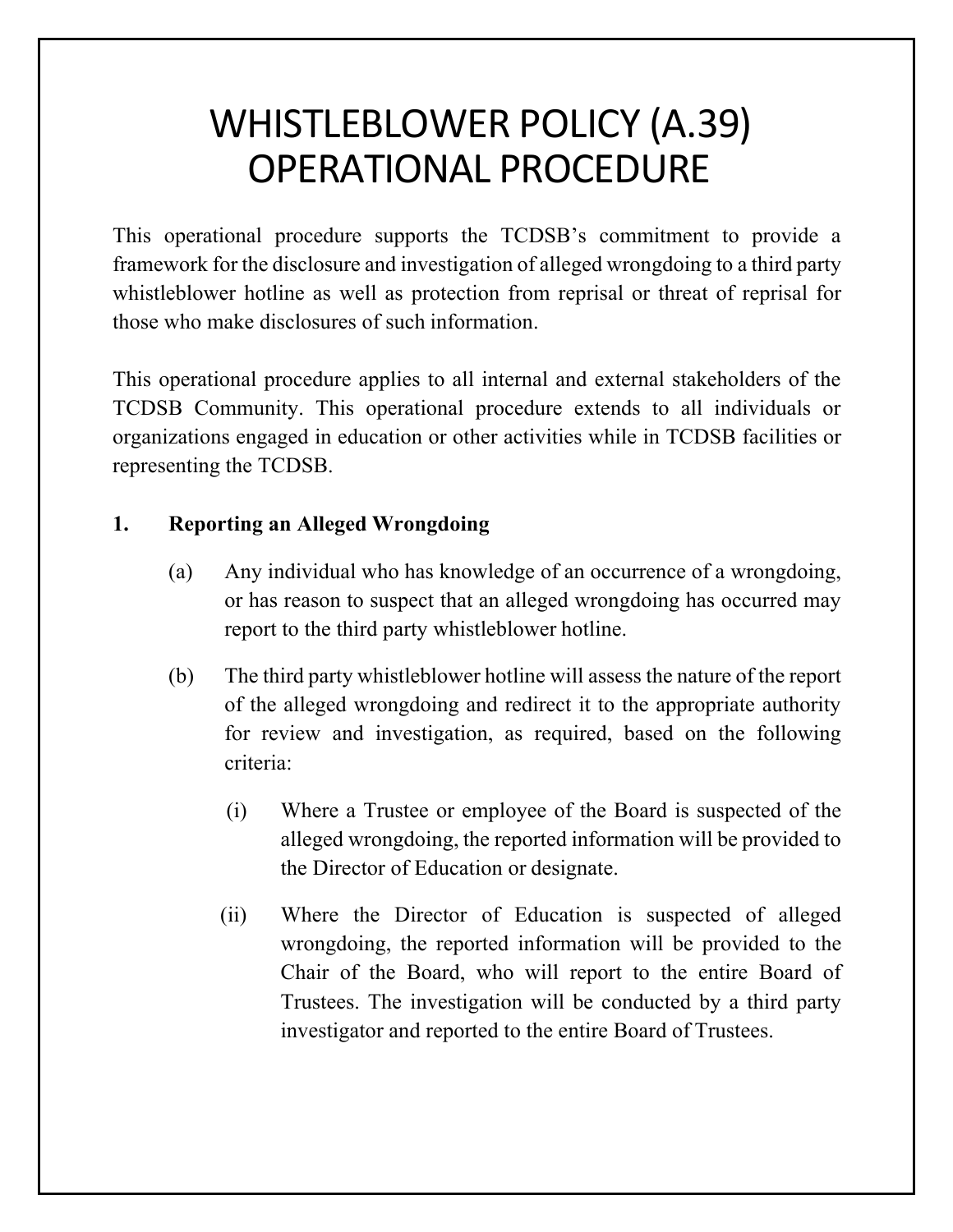- (c) The informant can report their concerns to the third party whistleblower hotline via email, fax, mail, or phone.
- (d) The third party whistleblower hotline will collect the information from the informant, creating a unique case file for each matter reported. The information will be assessed and forwarded as per the Board policy.

#### **2. Investigation of Suspicions or Allegations of Wrongdoing**

- (a) The Director of Education shall ensure that all instances of alleged wrongdoing are appropriately investigated and reported to the Audit Committee on a quarterly basis.
- (b) Investigations will be conducted in accordance with the appropriate Board policy.
- (c) The Director of Education, in consultation with the Board's legal counsel, may solicit the services of internal staff and/or external resources as appropriate.
- (d) Employees are expected to fully cooperate with management and any others involved in the investigation and make all reasonable efforts to be available to assist during the course of the investigation.
- (e) In the event that the investigation was conducted in good faith yet is not to the informant's satisfaction, he/she has the right to report the event to the appropriate legal or investigative agency. Any associated costs are the responsibility of the informant.
- (f) All participants in an investigation of an alleged wrongdoing, including persons who make a disclosure, witnesses, and the persons alleged to be responsible for wrongdoing, shall keep the details and results of the investigation confidential, and shall not discuss the matter withanyone other than those conducting the investigation. Any person who violates this confidentiality requirement will be subject to disciplinary measures up to and including suspension or termination.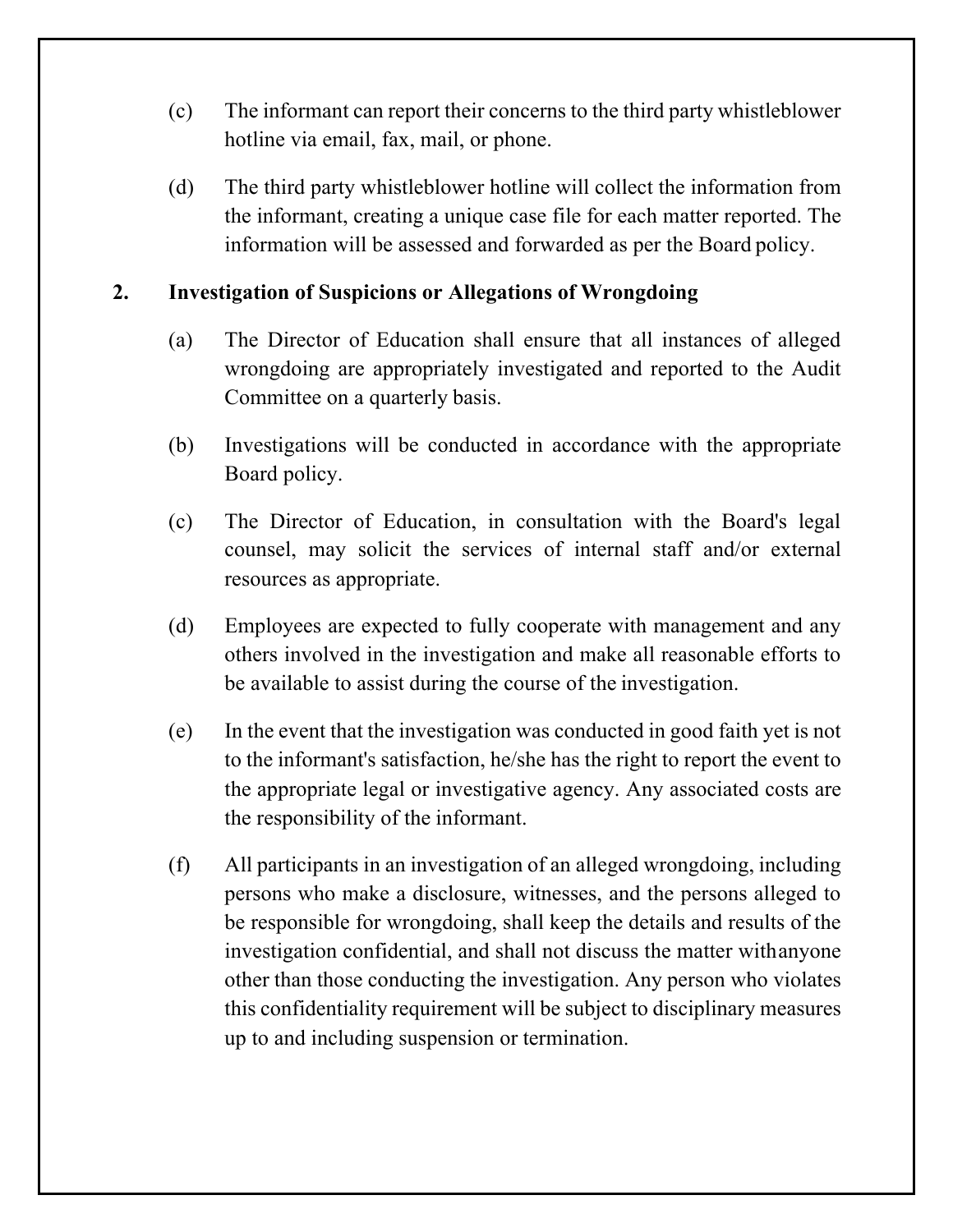#### **3. Duty to Protect**

- (a) The identities of all participants in an investigation of wrongdoing, including persons who make a disclosure, witnesses, and the persons alleged to be responsible for wrongdoing will be protected and remain confidential unless it is a criminal matter and must be reported to the appropriate authorities.
- (b) The identity of the informant shall remain confidential to those persons directly involved in applying this policy, unless the issue requires investigation by law enforcement, in which case members of the organization are subject to subpoena.

## **4. Duty to Report**

- (a) In making a report, an individual or employee must be acting in good faith with reasonable grounds for believing that there is a grievous breach of a Board policy or federal or provincial law that relates to the safeguarding of the Board's assets as well as the Board's fiduciary responsibilities.
- (b) Any act of wrongdoing that is detected or alleged must be reported immediately and investigated in accordance with this policy as expeditiously as possible.

#### **5. Prohibition Against Interfering with an Investigation**

- (a) Any person who willfully obstructs management or any others involved in an investigation of alleged wrongdoing is subject to disciplinary measures including suspension or termination.
- (b) No person shall destroy, alter, falsify, or conceal a document or other thing they know or ought to know is likely relevant to an investigation of alleged wrongdoing.
- (c) Any person, who destroys, alters, falsifies, or conceals a document or other thing they know or ought to know is likely relevant to the